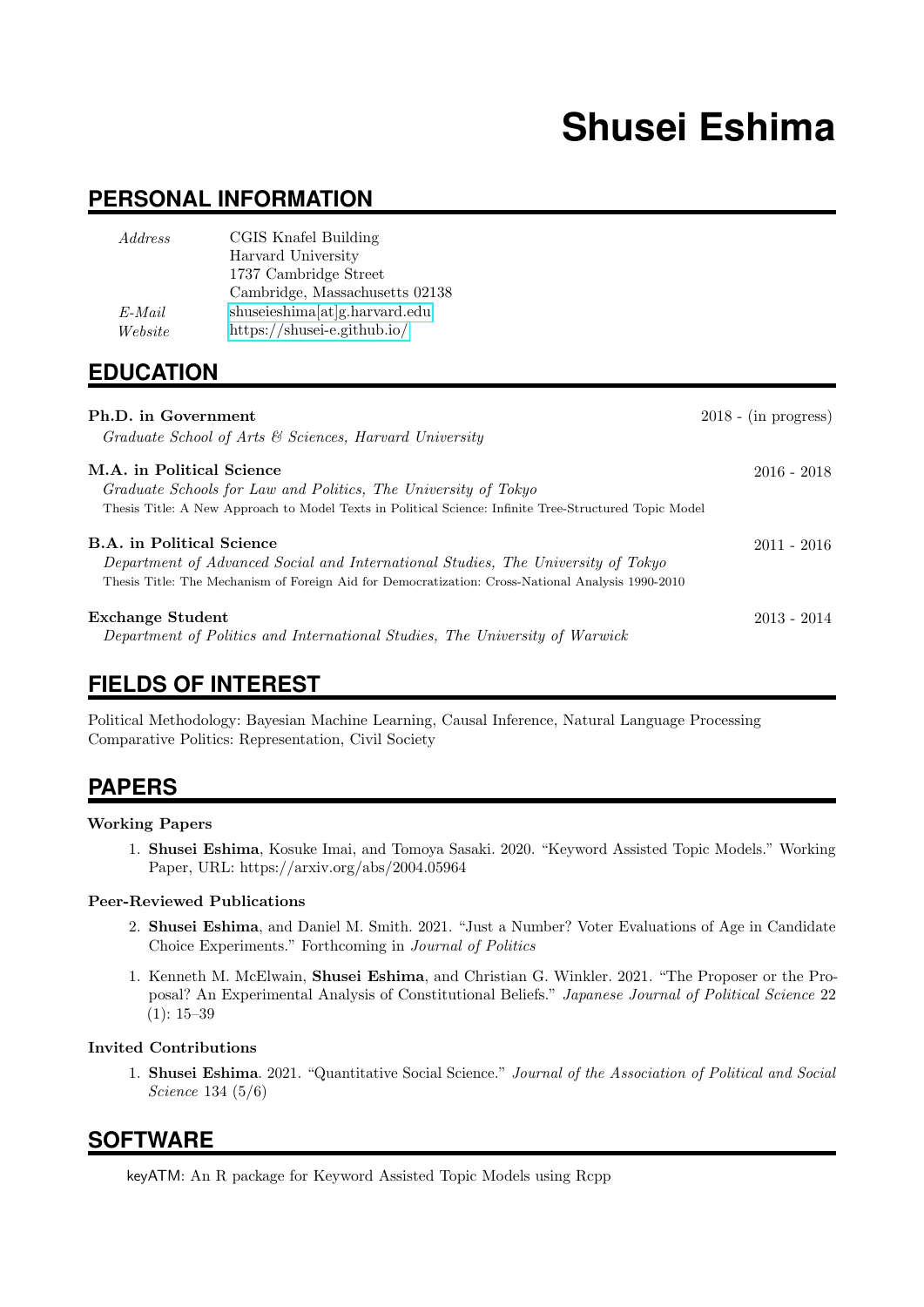# **CONFERENCE PRESENTATIONS**

- 13. Text Analysis Across Domains (University of California, Berkeley, December 2020), Lightening Talk.
- 12. Latin American Political Methodology Meeting, Annual Meeting (Virtual conference, November 2020), Poster.
- 11. American Political Science Association, Annual Meeting (Virtual conference, September 2020), Presentation.
- 10. Annual Conference of the Society for Political Methodology (Virtual conference, July 2020), Poster.
- 9. Midwest Political Science Association, Annual Meeting (Chicago, IL, April 2020), Presentation.
- 8. Japanese Society for Quantitative Political Science, Annual Meeting (Waseda University, January 2020), Presentation.
- 7. American Political Science Association, Annual Meeting (Washington, DC, August 2019), Presentation.
- 6. Midwest Political Science Association, Annual Meeting (Chicago, IL, April 2018), Lightening Talk.
- 5. Asian Political Methodology Meeting (Seoul National University, January 2018), Poster.
- 4. Japanese Society for Quantitative Political Science, Annual Meeting (University of Tokyo, January 2018), Presentation.
- 3. PyCon JP 2016 (Waseda University, September 2016), Poster.
- 2. Midwest Political Science Association, Annual Meeting (Chicago, IL, April 2016), Poster.
- 1. International Conference of Undergraduate Research (Monash University, September 2014), Presentation.

### **OTHER PRESENTATIONS**

- 2. International Methods Colloquium (Online colloquium, May 2020), Presentation.
- 1. Applied Statistics Workshop (Institute for Quantitative Social Science, February 2020), Presentation.

### **TEACHING**

| Harvard University (Graduate)                                                      |             |
|------------------------------------------------------------------------------------|-------------|
| Causal Inference with Applications                                                 | Spring 2021 |
| Professor Kosuke Imai                                                              |             |
| A graduate course in causal inference for both Government and Statistics students. |             |
| Quantitative Social Science Methods I                                              | Fall 2020   |
| Professor Gary King                                                                |             |
| A first graduate or second undergraduate course in political methodology.          |             |
| Harvard University (Undergraduate)                                                 |             |
| Data                                                                               | Spring 2022 |
| Professor Adeline Lo                                                               |             |
| A first undergraduate course of statistics for Government concentrators.           |             |
| Introduction to Quantitative Methods for Economics                                 | Fall 2021   |
| Professor Kevin Rader                                                              |             |
| A first undergraduate course of statistics for Economics concentrators.            |             |

#### The University of Tokyo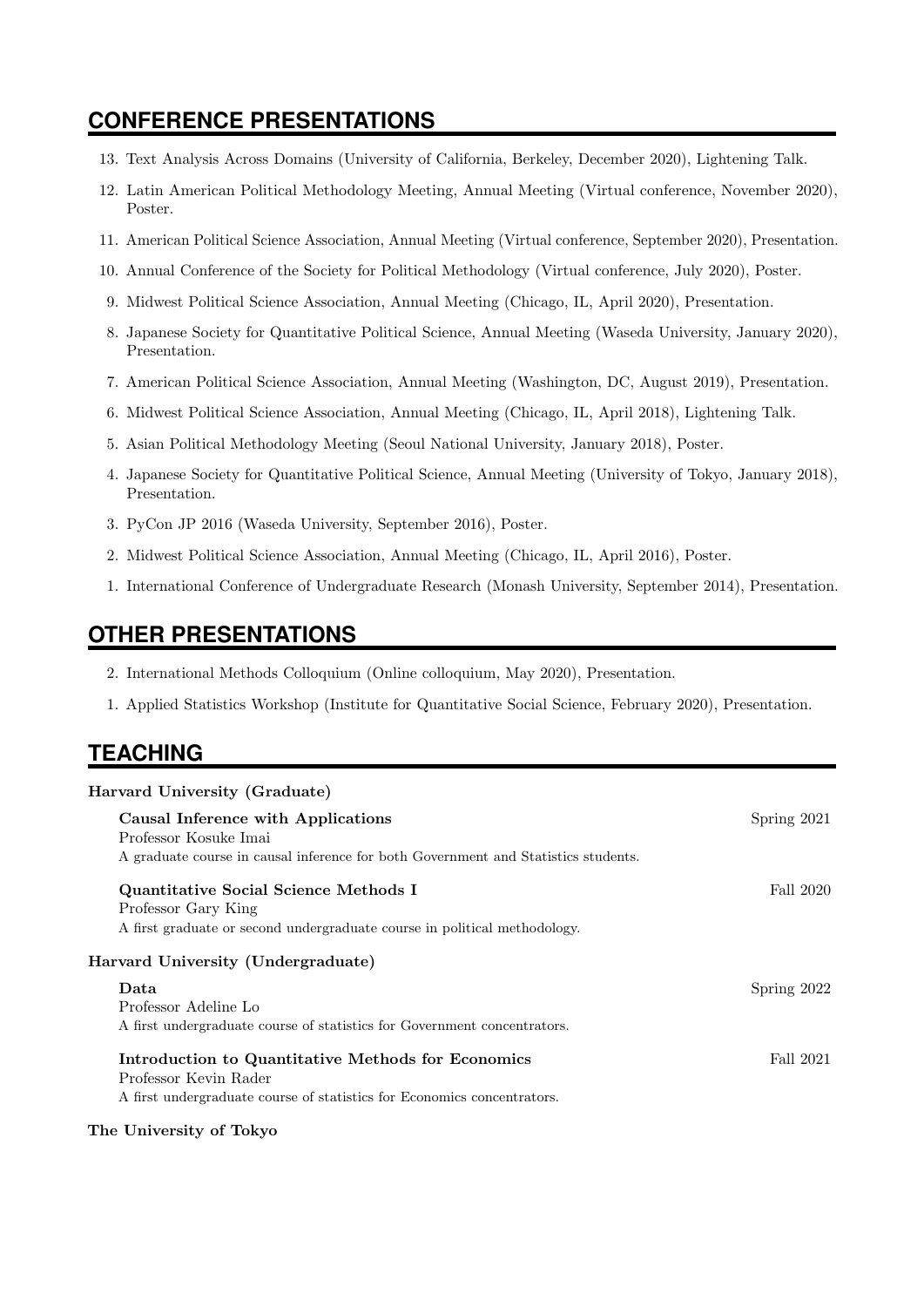#### Introduction to Quantitative Social Science Summer 2020

Professor Kosuke Imai The first course in statistics and R for undergraduates

#### Freshman Seminar Program Seminar Spring 2016

Professor Taizo Takeno A discussion-based seminar for freshmen

# **ACADEMIC EXPERIENCE**

September, 2018 - present

October, 2016 - September, 2017 Professor Daichi Mochihashi

#### Research Assistant The University of Warwick

November, 2013 - June, 2014 Professor Renske Doorenspleet and Professor Tina Freyburg

# **FELLOWSHIPS AND GRANTS**

**IQSS Research Grant Institute for Quantitative Social Science** Research grant for graduate students. May, 2021 **Travel Grant Institute For Quantitative Social Science Institute for Quantitative Social Science** For attending Japanese Society for Quantitative Political Science. January, 2020 Scholarship for Studying Abroad Kikawada Foundation Award to support studying abroad. September, 2018 Ito Foundation U.S.A.-FUTI Scholarship Friends of UTokyo, Inc. Award to support preparation for the study in the United States. April, 2018 Japan Student Services Organization Scholarship Japan Student Services Organization Repayment exemption for students with excellent achievements. April, 2016 - March, 2018 Friends of UTokyo Global Leadership Award Friends of UTokyo, Inc. Award to support participation in summer schools in the United States. July, 2016 University Fellowship for Exchange Students The University of Warwick Fellowship awarded for exchange students. 2013-2014 University Fellowship for Study Abroad The University of Tokyo Fellowship awarded for students who study abroad. 2013-2014

Graduate Affiliate **Institute in the Institute of Quantitative Social Science Institute for Quantitative Social Science** 

Research Fellow Institute of Statistical Mathematics